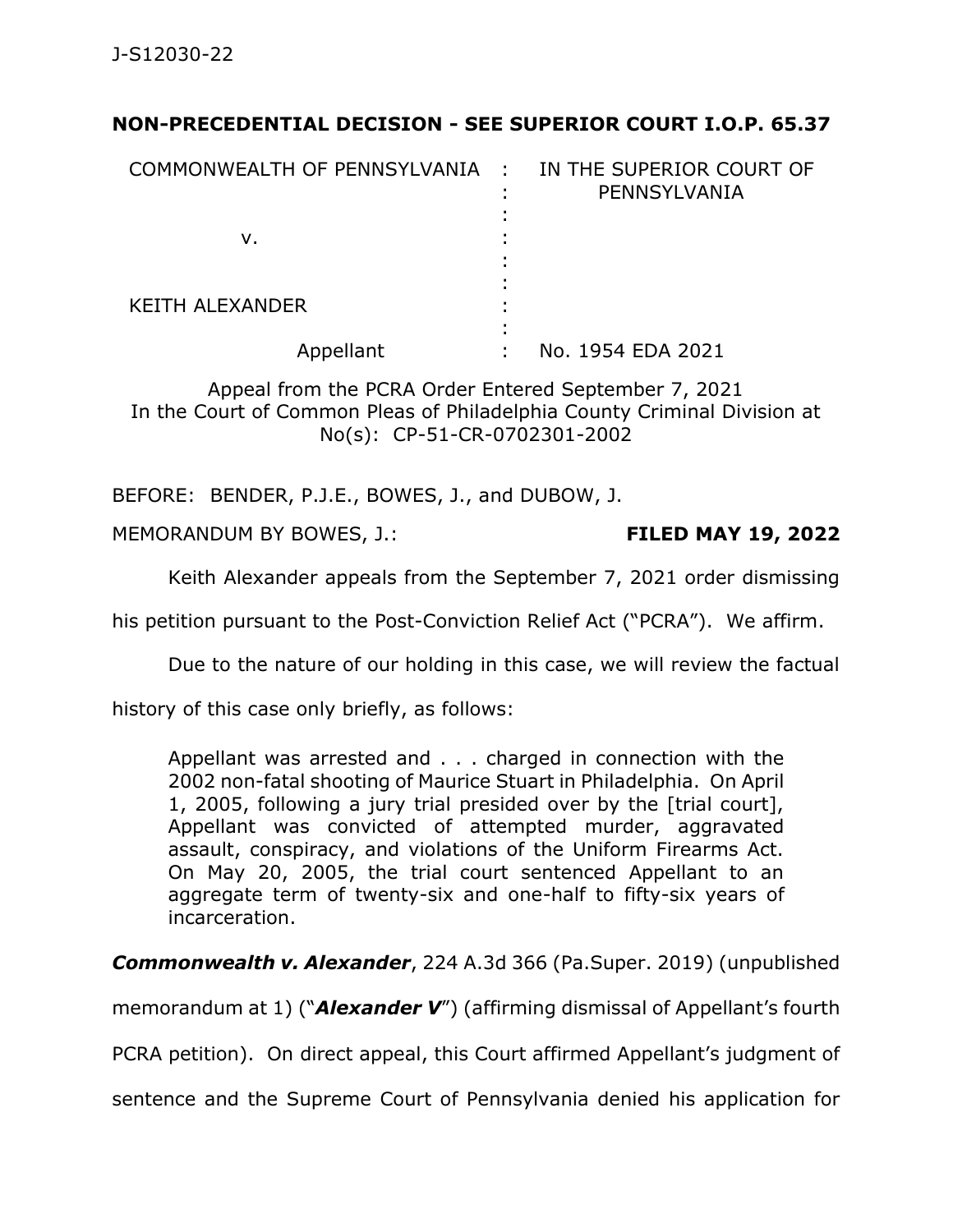allowance of appeal on October 24, 2007. Appellant did not seek a writ of *certiorari* in the United States Supreme Court. From 2008 through 2020, Appellant filed a succession of four unsuccessful PCRA petitions. $1$ 

While Appellant's petition for allowance of appeal in our Supreme Court was pending in *Alexander V* but prior to it being denied, he filed a fifth, *pro se* PCRA petition. The PCRA court took no action in response to this submission, ostensibly recognizing that no subsequent PCRA petition could be filed while a prior PCRA petition remained under active appellate review. *See Commonwealth v. Lark*, 746 A.2d 585, 588 (Pa. 2000) ("[W]hen an appellant's PCRA appeal is pending before a court, a subsequent PCRA petition cannot be filed until the resolution of review of the pending PCRA petition by the highest state court in which review is sought, or upon the expiration of

\_\_\_\_\_\_\_\_\_\_\_\_\_\_\_\_\_\_\_\_\_\_\_\_\_\_\_\_\_\_\_\_\_\_\_\_\_\_\_\_\_\_\_\_

<sup>&</sup>lt;sup>1</sup> For the sake of legal posterity and in anticipation of future filings from Appellant, we note the chronology of these proceedings in this footnote. *See Commonwealth v. Alexander*, 928 A.2d 1117 (Pa.Super. 2007) (nonprecedential decision) (direct appeal) ("*Alexander I*"), *allowance of appeal denied*, 934 A.2d 1275 (Pa. 2007). *Commonwealth v. Alexander*, 990 A.2d 34 (Pa.Super. 2009) (non-precedential decision) (first PCRA) ("*Alexander II*"), *allowance of appeal denied*, 4 A.3d 1050 (Pa. 2010); *Commonwealth v. Alexander*, 116 A.3d 688 (Pa.Super. 2014) (non-precedential decision) (second PCRA) ("*Alexander III*"), *allowance of appeal denied*, 114 A.3d 415 (Pa. 2015); *Commonwealth v. Alexander*, 175 A.3d 411 (Pa.Super. 2017) (non-precedential decision) (third PCRA) ("*Alexander IV*"), *allowance of appeal denied*, 176 A.3d 849 (Pa. 2017); *Commonwealth v. Alexander*, 224 A.3d 366 (Pa.Super. 2019) (unpublished memorandum) (fourth PCRA) ("*Alexander V*"), *allowance of appeal denied*, 224 A.3d 366 (Pa. 2019), *certiorari denied*, 140 S.Ct. 2780 (2020).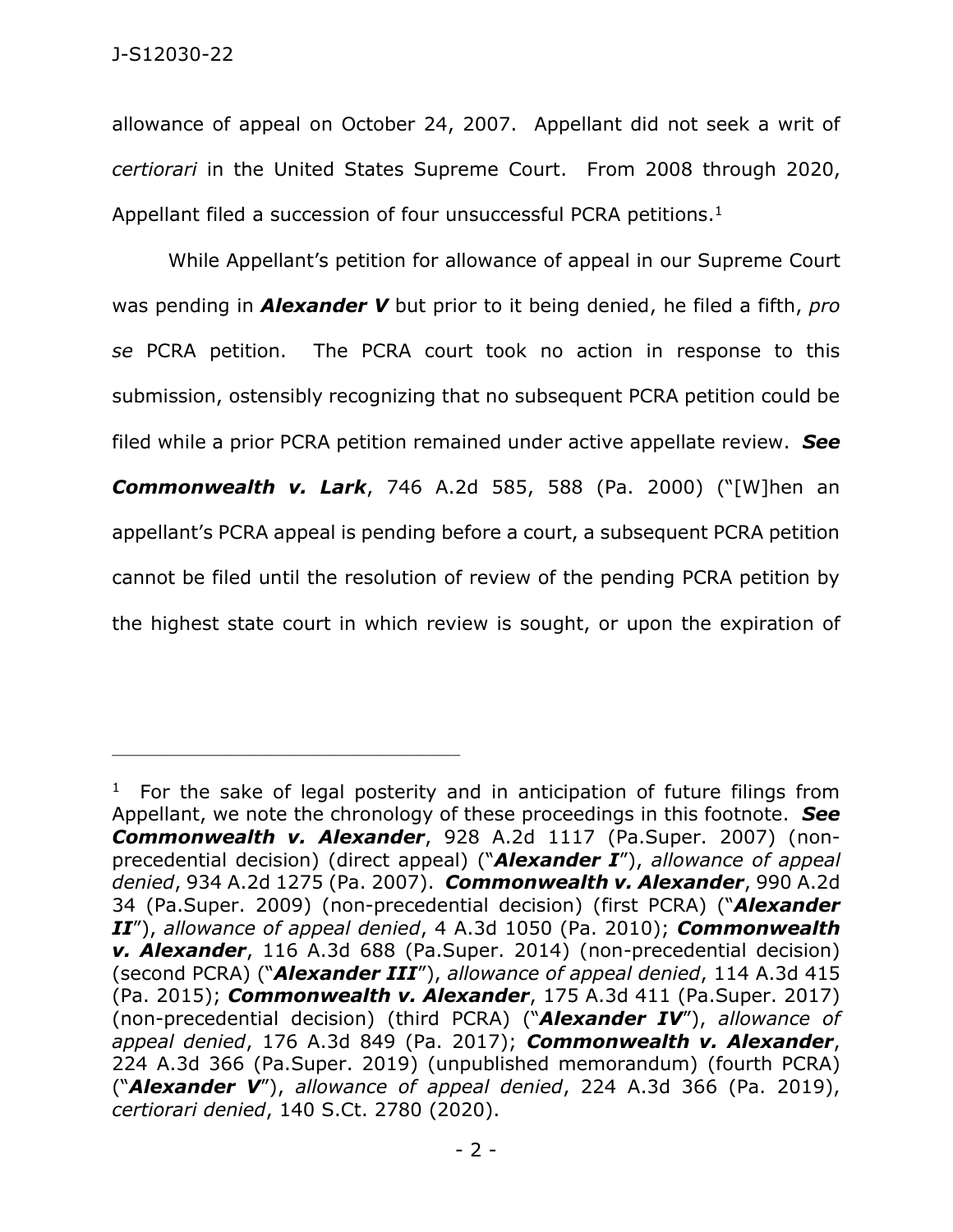the time for seeking such review."), *abrogated in part on separate grounds*, *Commonwealth v. Small*, 238 A.3d 1267, 1286 (Pa. 2020).

On February 11, 2021, Appellant re-filed this latest PCRA petition as an attachment to a motion seeking a response from the PCRA court. *See* Motion for Honorable [sic] to Respond, 2/11/21, at Exhibit 1 ("PCRA Petition"). By this point, Appellant's petitions for allowance of appeal in both the United States and Pennsylvania Supreme Courts had been denied in *Alexander V*.

In this filing, Appellant asserted claims that: (1) his trial counsel was ineffective; and (2) that the prosecutor assigned to Appellant's case committed fraud. *See* PCRA Petition at 1-15. Although not cited in the petition, Appellant's arguments on this second point implicated *Brady v. Maryland*, 373 U.S. 83 (1963) and allegations that the Commonwealth withheld impeachment and/or exculpatory evidence. With respect to ineffectiveness, Appellant asserted "[t]here is no sign that [trial counsel] tried to defend his client or clear him of the charges," citing a number of examples from the proceedings. PCRA Petition at 6-8. As to fraud, Appellant claimed the Commonwealth obtained his conviction "by using uncorrected testimony that the prosecutor [knew] to be false[.]"<sup>2</sup> *Id*. at 5.

\_\_\_\_\_\_\_\_\_\_\_\_\_\_\_\_\_\_\_\_\_\_\_\_\_\_\_\_\_\_\_\_\_\_\_\_\_\_\_\_\_\_\_\_

<sup>&</sup>lt;sup>2</sup> We also note that Appellant's first trial ended in a mistrial due to a lack of unanimity amongst the jurors before he was convicted in a second proceeding. Many of Appellant's allegations of attorney error and prosecutorial fraud appeared to relate to events that took place during his first trial. *See*  Appellant's brief at 9 ("The issues of the first trial were not remedied by the *(Footnote Continued Next Page)*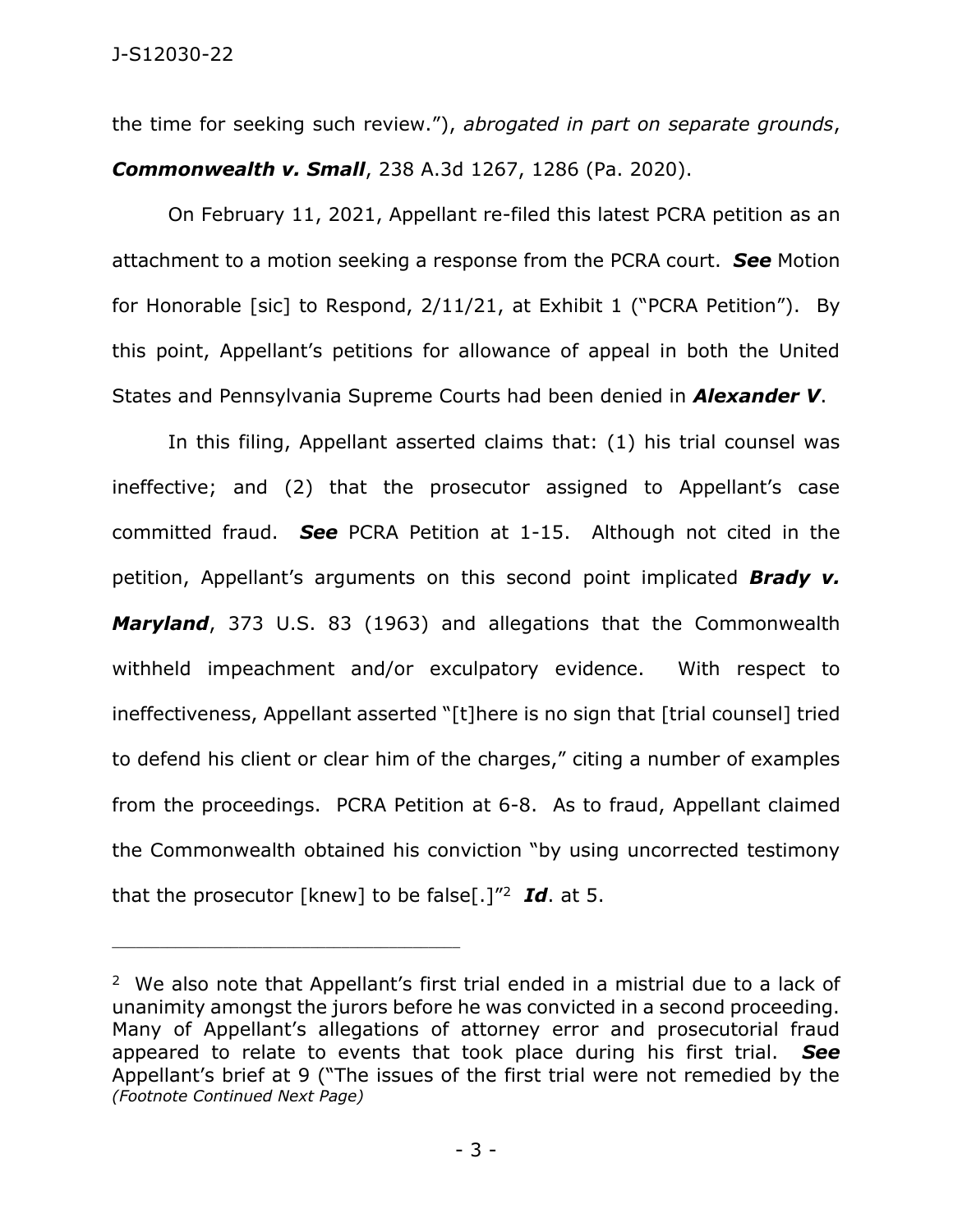## J-S12030-22

Treating Appellant's motion seeking a response as a newly filed PCRA petition, the PCRA court filed notice of its intent to dismiss it without a hearing pursuant to Pa.R.Crim.P. 907. Specifically, the PCRA court concluded the petition was untimely. *See* Order, 6/21/21, at 1 ("As you failed to plead and prove one of the exceptions to the PCRA's time-bar, this Court is without jurisdiction to consider the merits of your claims or offer any form of relief.").

Appellant did not respond to the Rule 907 notice and the PCRA court dismissed his petition. *See* Order, 9/7/21, at 1. Thereafter, Appellant filed a timely notice of appeal to this Court. The PCRA court did not direct Appellant to file a concise statement of errors pursuant to Pa.R.A.P. 1925(b) and he did not file one. In a brief opinion, the trial court set forth its justification for dismissing the petition, *i.e.*, untimeliness. *See* Opinion, 9/16/21, at 1-2. Appellant presents a single issue for our consideration, which he has chosen to phrase as follows: "Whether the PCRA court acknowledged the *Brady* violation in the first trial[?]" Appellant's brief at 7.

Our standard of review in this context is "limited to examining whether the PCRA court's determination is supported by the record evidence and free of legal error." *Commonwealth v. Whitehawk*, 146 A.3d 266, 269 (Pa.Super. 2016) (cleaned up). However, "[b]efore addressing the merits of Appellant's claims, we must first determine whether we have jurisdiction to

\_\_\_\_\_\_\_\_\_\_\_\_\_\_\_\_\_\_\_\_\_\_\_\_\_\_\_\_\_\_\_\_\_\_\_\_\_\_\_\_\_\_\_\_

prosecution in the second trial."); *see also* PCRA Petition at 4-8. Appellant also referenced evidence admitted at his second trial, but not his first. *Id*.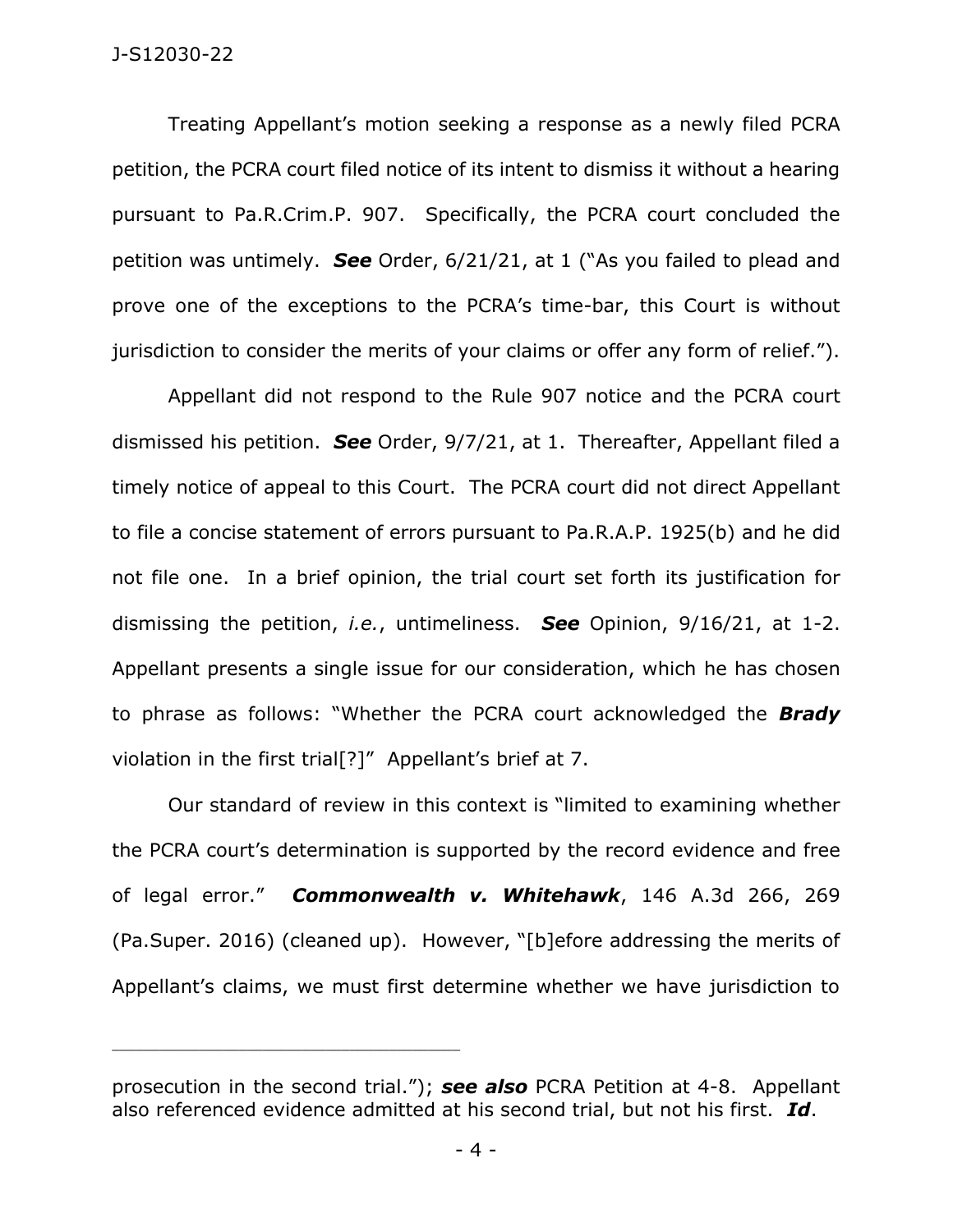entertain the underlying PCRA petition." *Id*. Specifically, the timeliness

limitations pursuant to the PCRA are jurisdictional, mandatory, and "a court

has no authority to extend filing periods except as statute permits."

*Commonwealth v. Jackson*, 30 A.3d 516, 519 (Pa.Super. 2011).

Instantly, timeliness under the PCRA is governed by 42 Pa.C.S.

§ 9545(b), which provides in pertinent part as follows:

## **(b) Time for filing petition.--**

(1) Any petition under this subchapter, including a second or subsequent petition, shall be filed within one year of the date the judgment becomes final, unless the petition alleges and the petitioner proves that:

(i) the failure to raise the claim previously was the result of interference by government officials with the presentation of the claim in violation of the Constitution or laws of this Commonwealth or the Constitution or laws of the United States;

(ii) the facts upon which the claim is predicated were unknown to the petitioner and could not have been ascertained by the exercise of due diligence; or

(iii) the right asserted is a constitutional right that was recognized by the Supreme Court of the United States or the Supreme Court of Pennsylvania after the time period provided in this section and has been held by that court to apply retroactively.

(2) Any petition invoking an exception provided in paragraph (1) shall be filed within one year of the date the claim could have been presented.

(3) For purposes of this subchapter, a judgment becomes final at the conclusion of direct review, including discretionary review in the Supreme Court of the United States and the Supreme Court of Pennsylvania, or at the expiration of time for seeking the review.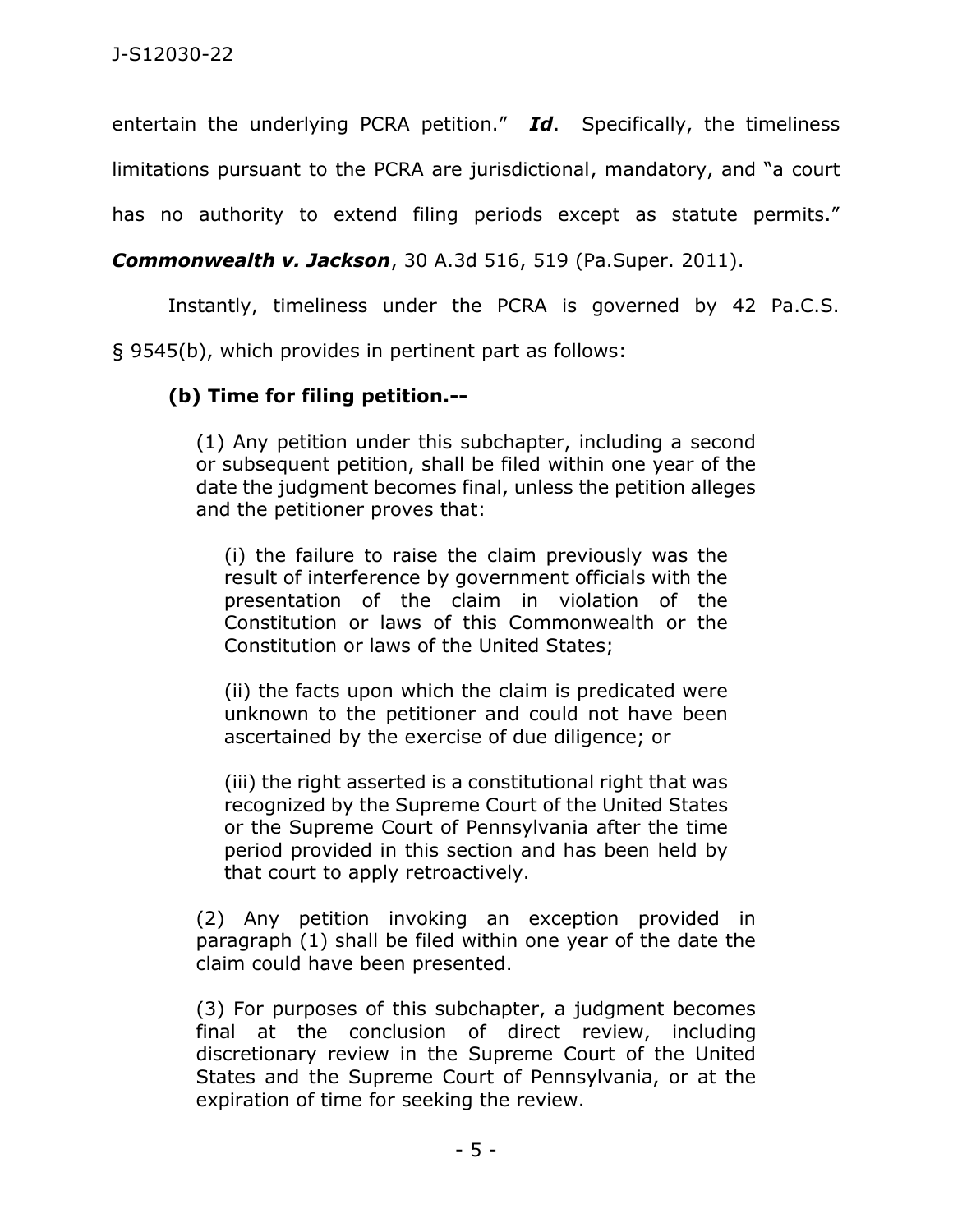42 Pa.C.S. § 9545(b)(1)-(3). Accordingly, "[i]f the petition is determined to be untimely, and no exception has been pled and proven, the petition must be dismissed without a hearing because Pennsylvania courts are without jurisdiction to consider the merits of the petition." *Jackson*, *supra* at 519 (citation and quotation marks omitted).

For the purposes of § 9545(b)(3), direct review of Appellant's judgment of sentence concluded when the Supreme Court of Pennsylvania denied his petition for allowance of appeal on October 24, 2007. Appellant did not seek a writ of *certiorari* in the United States Supreme Court and his time in which to do so expired on January 22, 2008. *See* U.S. Sup. Ct. Rule 13(1) (providing that a petitioner has ninety days after "entry of judgment" to file "[a] petition for a writ of *certiorari* seeking review of a judgment of a lower state court"). Thus, Appellant had until January 22, 2009 to file a timely PCRA petition. The instant PCRA petition was filed on February 11, 2021. Accordingly, it is facially untimely by more than twelve years.

In his instant petition, Appellant has pleaded the applicability of two timeliness exceptions, namely that: (1) the alleged interference by unidentified government officials; and (2) the facts upon which the claims are predicated were unknown to Appellant and could not have been ascertained by the exercise of due diligence. *See* PCRA Petition at 3; 42 Pa.C.S. § 9545(b)(1)(i)-(ii). We will address each section *seriatim*. From the outset of our analysis, we emphasize that the PCRA requires that any petition

- 6 -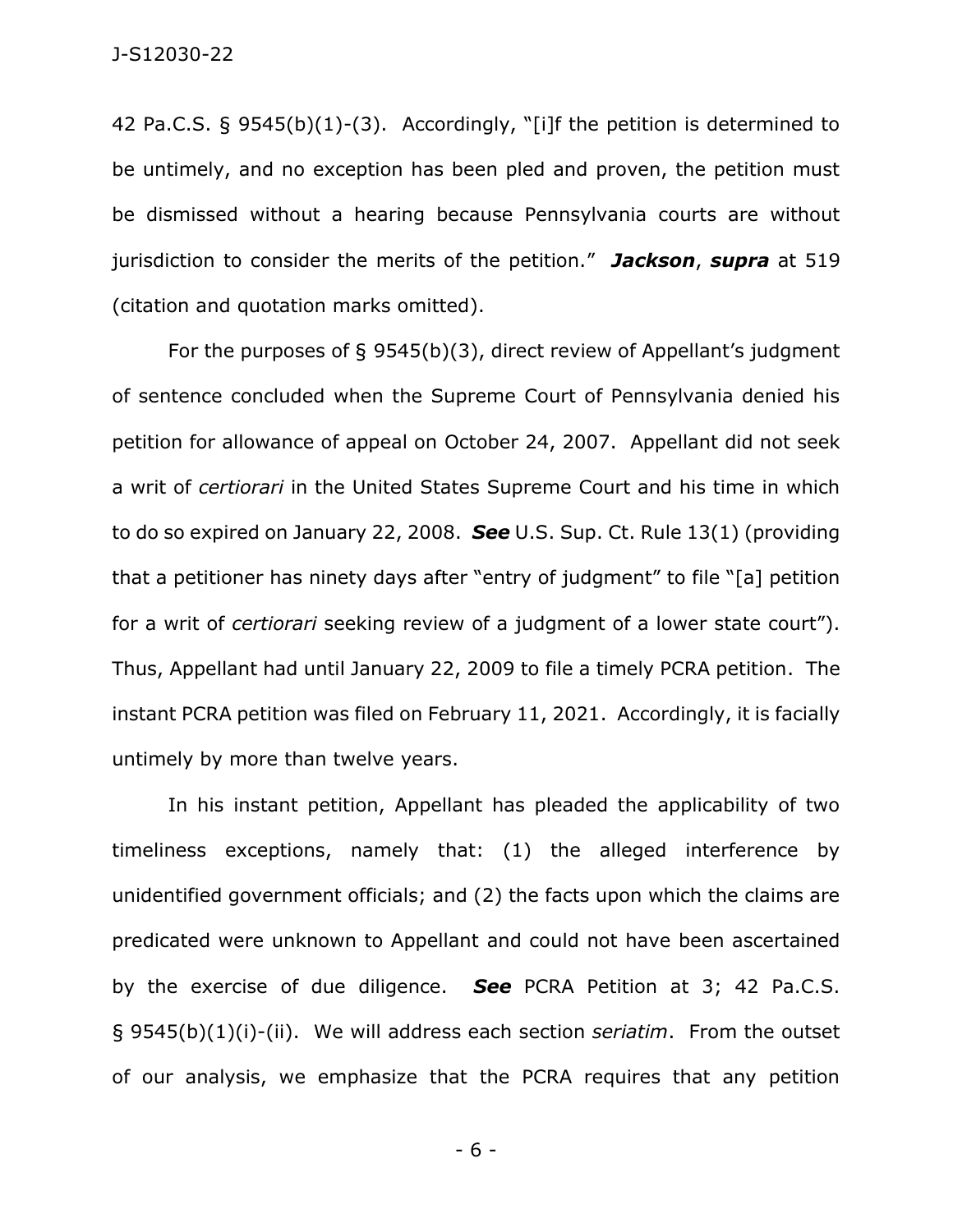invoking one of these timeliness exceptions must be filed within one year of the date the claim could have been presented. *See* 42 Pa.C.S. § 9545(b)(2). Both the governmental interference and newly discovered facts timeliness exceptions must comply with § 9545(b)(2). *See Commonwealth v.* 

*Natividad*, 200 A.3d 11, 28 (Pa. 2019).

We discern that Appellant's allegations as to governmental interference

are predicated upon his *Brady* claims. However, these specific claims have

already been addressed in an earlier memorandum of this Court:

Appellant attempts to invoke the "governmental interference" exception to the statutory time-bar per Section 9545(b)(1)(i), claiming the prosecution withheld exculpatory evidence from Appellant at his second trial in violation of *Brady*. Specifically, Appellant avers the prosecution withheld a police officer memorandum, investigative report, and two eyewitness statements, one of which exonerates Appellant. The record belies Appellant's contentions. Appellant's trial counsel received the evidence at issue prior to Appellant's second trial, specifically referenced the "withheld" evidence at trial, and discussed the eyewitness statement at length.

*Commonwealth v. Alexander*, 175 A.3d 411 (Pa.Super. 2017) (non-

precedential decision at 2) (cleaned up) ("*Alexander IV*"). In light of this memorandum published approximately five years ago, Appellant has failed to comply with the requirements of § 9545(b)(2). Specifically, the discussion in **Alexander IV** evinces that Appellant has been fully aware of these alleged

**Brady** violations for the better part of a decade. Thus, Appellant's allegations

of governmental interference could have been (and, in fact, were) raised at

an earlier date. Accordingly, § 9545(b)(1)(i) does not apply.